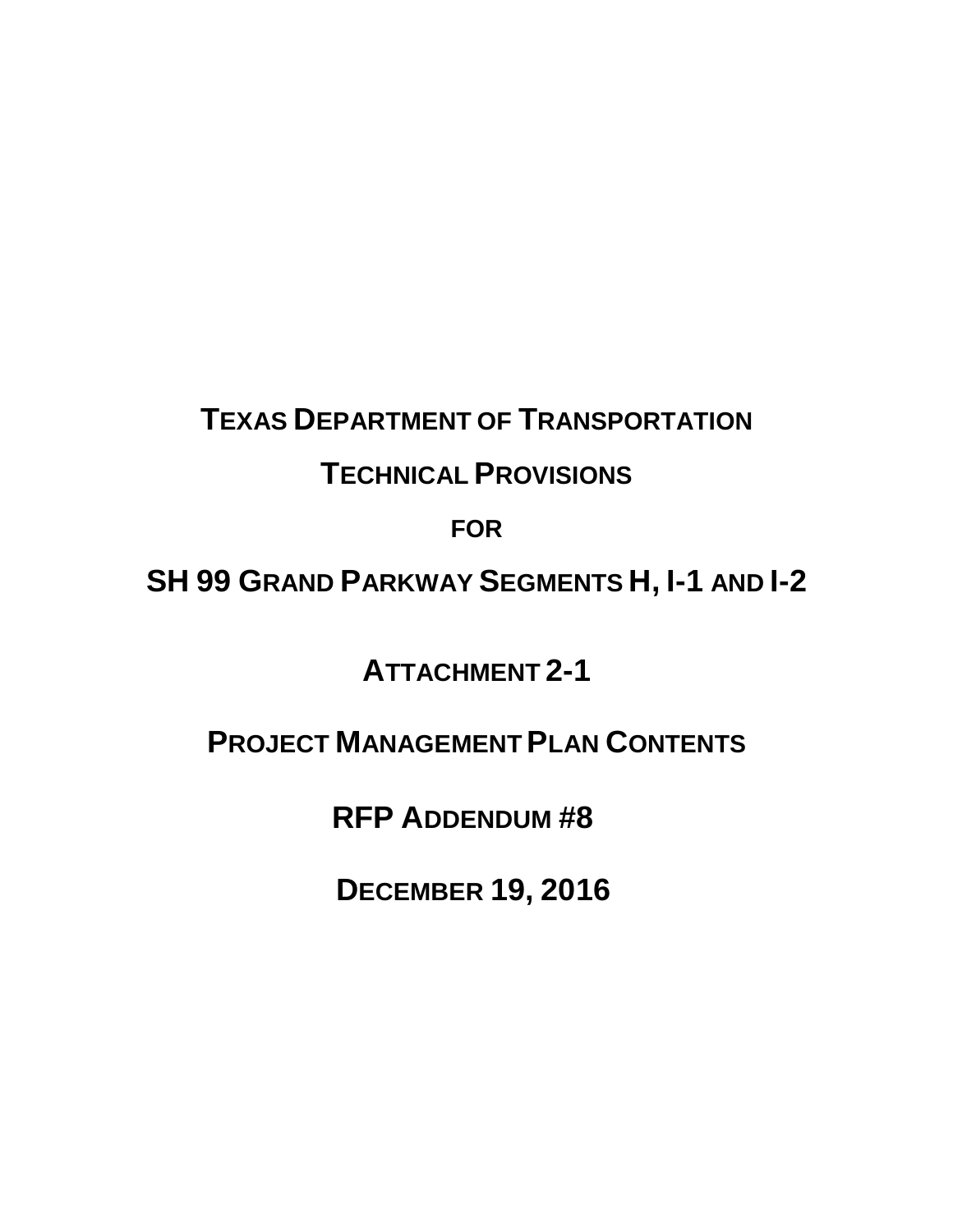**The Project Management Plan Contents and Schedule for provision of the component parts.**

#### **Legend**

**A = Submitted by DB Contractor within 30 days after issuance of NTP1 and approved by TxDOT prior to commencement of Design Work**

**A1 = Submitted by DB Contractor within 30 days after issuance of NTP1 and concurrence by TxDOT prior to commencement of Design Work**

**B = Submitted by DB Contractor within 90 days after issuance of NTP1 and approved by TxDOT prior to commencement of Construction Work**

| Part | Ref                        | Section                            | <b>Contents</b>                                                                                                                                                                                                                                                                      | Required<br>by |
|------|----------------------------|------------------------------------|--------------------------------------------------------------------------------------------------------------------------------------------------------------------------------------------------------------------------------------------------------------------------------------|----------------|
|      |                            |                                    | 1. Project Administration                                                                                                                                                                                                                                                            |                |
|      | 1.1                        | Organization                       | Organization diagram                                                                                                                                                                                                                                                                 | A              |
|      | 1.2                        | Personnel                          | Names and contract details, titles, and job roles                                                                                                                                                                                                                                    | A              |
|      | 1.3                        | Subcontractors                     | Procedures to establish how the DB Contractor will manage Subcontractors                                                                                                                                                                                                             | Α              |
|      | 1.4                        | Schedule                           | Project Baseline Schedule in accordance with the Technical Provision Section 2                                                                                                                                                                                                       | A              |
|      | 1.5                        | <b>Quality Control</b>             | Procedures to establish and encourage continuous improvement                                                                                                                                                                                                                         | A              |
|      | 1.6                        | Audit                              | Procedures to facilitate review and audit by TxDOT and consultants.                                                                                                                                                                                                                  | A              |
|      |                            |                                    | Auditing and management review of DB Contractor's own activities under the Project Management<br>Plan (PMP)                                                                                                                                                                          | A              |
|      |                            |                                    | Auditing and management review of Subcontractor's activities and management procedures                                                                                                                                                                                               | A              |
|      | 1.7                        | PMP Update                         | Procedures for preparation of amendments and submission of amendments to any part of the PMP                                                                                                                                                                                         | A              |
|      | 1.8                        | Document Management                | The manner in which records will be maintained in compliance with the Technical Provisions,<br>including any specific systems DB Contractor will use.                                                                                                                                | A              |
|      |                            |                                    | Document management procedures in compliance with the Technical Provisions Section 2.                                                                                                                                                                                                | A              |
|      |                            |                                    | Procedures for establishing required Plans not specifically stated in this Attachment 2-1 inclusive<br>of the PMP, including but not limited to:<br>Aesthetics and Landscaping Plan, Acceptance Test Plan, Maintenance Management Plan, and<br>Demolition and Abandonment Plan, etc. | A              |
|      | 2. Quality Management Plan |                                    |                                                                                                                                                                                                                                                                                      |                |
|      |                            | 2A. Design Quality Management Plan |                                                                                                                                                                                                                                                                                      |                |
|      | 2A.1                       | Organization                       | DB Contractor's main contractual arrangements                                                                                                                                                                                                                                        | A              |
|      |                            |                                    | Organizational structure covering the activities to be performed in accordance with the Contract<br>Documents                                                                                                                                                                        | A              |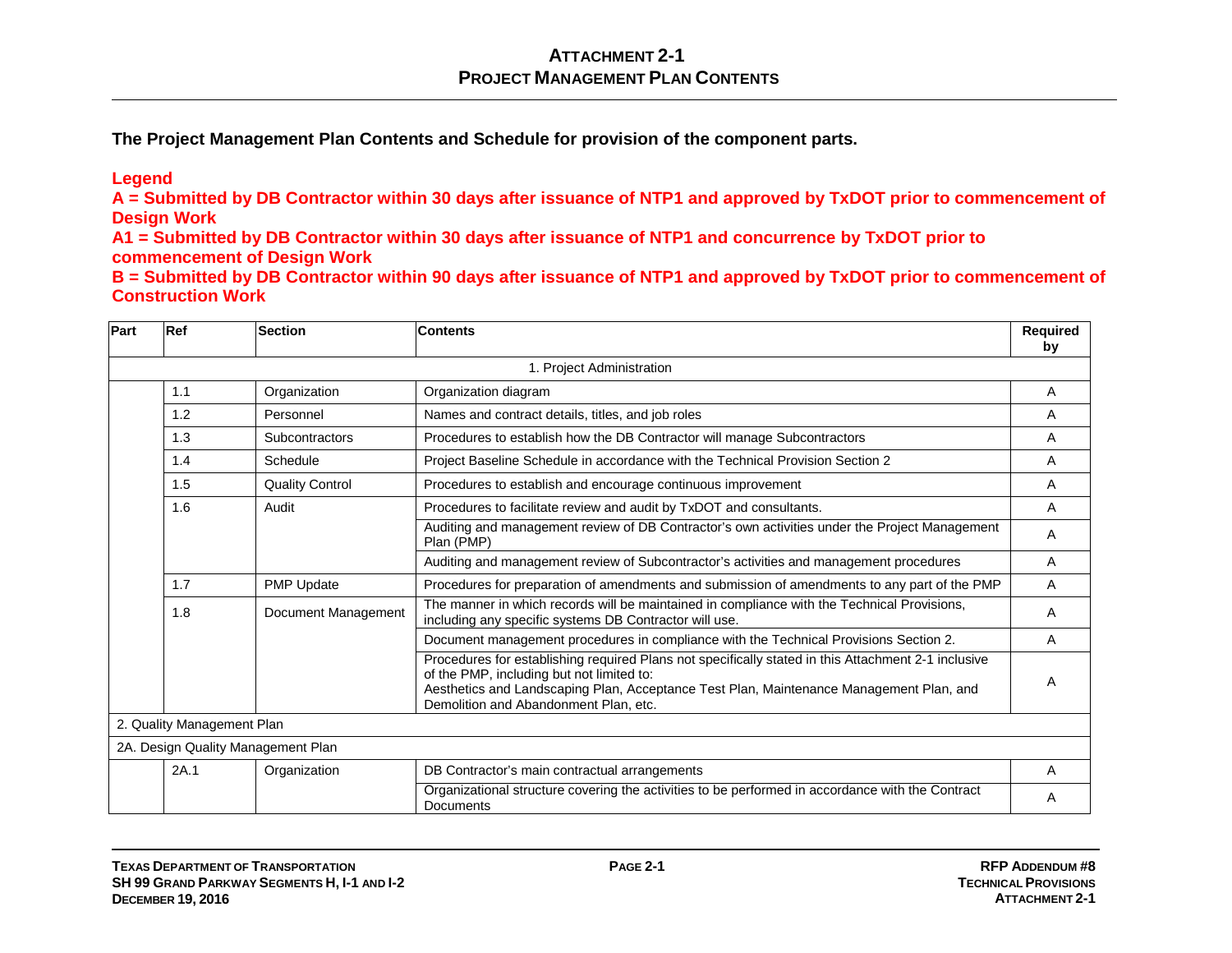| Part | Ref  | <b>Section</b>                           | <b>Contents</b>                                                                                                                                                                                                                             | Required<br>by |
|------|------|------------------------------------------|---------------------------------------------------------------------------------------------------------------------------------------------------------------------------------------------------------------------------------------------|----------------|
|      | 2A.2 | Personnel                                | DB Contractor's plan to provide experienced personnel for Design Work                                                                                                                                                                       | A              |
|      |      |                                          | Arrangements for coordinating and managing staff interaction with TxDOT and its consultants<br>including collocation of Key Personnel and description of approach to coordinating work of off-site<br>personnel                             | Α              |
|      |      |                                          | Names and contact details, titles, job roles and specific experience required for the Key Personnel<br>and for other principal personnel during Design Work                                                                                 | Α              |
|      |      |                                          | Names and contact details, titles, job roles and specific experience required for the principal<br>personnel for Subcontractors and any third party with which DB Contractor will coordinate<br>activities.                                 | Α              |
|      | 2A.3 | Subcontractors                           | Overall control procedures for Subcontractors, including consultants and Subconsultants                                                                                                                                                     | A              |
|      |      |                                          | Responsibility of Subcontractors and their affiliates                                                                                                                                                                                       | A              |
|      |      |                                          | Steps taken to ensure Subcontractors and Suppliers meet the obligations imposed by their<br>respective Contracts                                                                                                                            | A              |
|      | 2A.4 | Interfaces                               | Interfacing between the DB Contractor, Subcontractors and TxDOT and its consultants or its<br>System Integrator (if applicable) during the period of Design Work                                                                            | A              |
|      |      |                                          | Coordination with environmental agencies, Utility Owners, general public, stakeholders, and<br>affected property owners                                                                                                                     | A              |
|      | 2A.5 | Environmental                            | Integration of the interface between environmental requirements (including landscaping) and the<br>design of the Project to verify compliance with environmental commitments                                                                | B              |
|      | 2A.6 | Procedures                               | Procedures describing how the principal activities will be performed during the design stage: to<br>include geotechnical site investigation, surveys and mapping, environmental management, safety<br>audit, structural audit, and checking | Α              |
|      | 2A.7 | Quality Control / Quality<br>Assurance   | Design Quality Management Plan, including control procedures including a resource table for<br>monitoring and auditing all design services, design review and certification, and verification of<br>plans                                   | Α              |
|      |      |                                          | Procedures to establish DB Contractor's hold points in the design process at which checking and<br>review will take place                                                                                                                   | A              |
|      |      |                                          | Procedures to ensure accuracy, completion, and quality in submittals to TxDOT, Governmental<br>Entities and other third parties.                                                                                                            | A              |
|      |      |                                          | Procedures to establish and encourage continuous improvement                                                                                                                                                                                | A              |
|      | 2A.8 | Audit                                    | Name of DB Contractor's representative(s) with defined authority for establishing, maintaining,<br>auditing and reporting on the PMP                                                                                                        | Α              |
|      |      |                                          | Name, title, roles and responsibilities of supporting quality management staff reporting to the<br>person with defined authority                                                                                                            | Α              |
|      | 2A.9 | Document Management                      | The manner in which records will be maintained in compliance with the Technical Provisions,<br>including any specific systems DB Contractor will use                                                                                        | A              |
|      |      |                                          | Document management procedures in compliance with the Technical Provisions Section 2                                                                                                                                                        | A              |
|      |      | 2B. Construction Quality Management Plan |                                                                                                                                                                                                                                             |                |
|      | 2B.1 | Organization                             | DB Contractor's main contractual arrangements                                                                                                                                                                                               | Α              |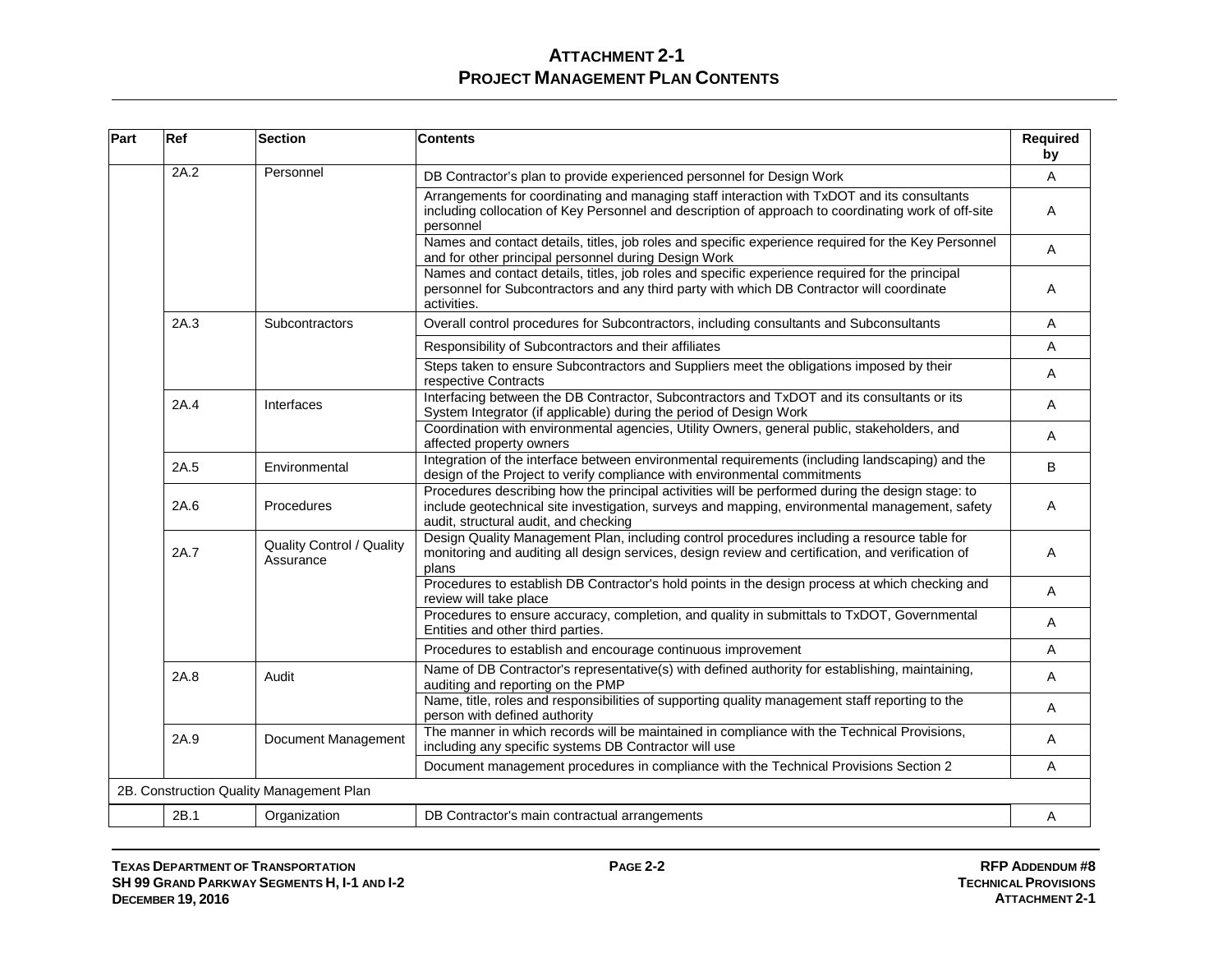| Part | Ref  | Section                                     | <b>Contents</b>                                                                                                                                                                                                        | Required<br>by |
|------|------|---------------------------------------------|------------------------------------------------------------------------------------------------------------------------------------------------------------------------------------------------------------------------|----------------|
|      |      |                                             | Organizational structure covering the activities to be performed in accordance with the Contract<br>Documents                                                                                                          | A              |
|      | 2B.2 | Personnel                                   | DB Contractor's plan to provide experienced personnel for Construction Work                                                                                                                                            | B              |
|      |      |                                             | Arrangements for coordinating and managing staff interaction with TxDOT and its consultants<br>including collocation of Key Personnel and description of approach to coordinating work of off-site<br>personnel        | B              |
|      |      |                                             | Names and contact details, titles, job roles and specific experience required for the Key Personnel<br>as related to Construction Work                                                                                 | A              |
|      |      |                                             | Names and contact details, titles, job roles of principal personnel for Subcontractors and any third<br>party with which DB Contractor will coordinate its activities                                                  | B              |
|      | 2B.3 | Subcontractors                              | Overall control procedures for Subcontractors, including consultants and subconsultants                                                                                                                                | B              |
|      |      |                                             | Responsibility of Subcontractors and their affiliates                                                                                                                                                                  | A              |
|      |      |                                             | Steps taken to ensure Subcontractors and Suppliers meet the obligations imposed by their<br>respective Contracts                                                                                                       | B              |
|      | 2B.4 | Interfaces                                  | Interfacing between the DB Contractor, Subcontractors, including any testing contractor, and<br>TxDOT and its consultants or its System Integrator (if applicable) during Construction Work                            | Α              |
|      |      |                                             | Coordination with environmental agencies, Utility Owners, general public, stakeholders, and<br>affected property owners                                                                                                | Α              |
|      | 2B.5 | Environmental                               | Integration of component parts of the Comprehensive Environmental Protection Program (CEPP)<br>into construction quality management                                                                                    | B              |
|      |      |                                             | Procedures for the integration of the Hazardous Materials Management Plan (HMMP)                                                                                                                                       | B              |
|      | 2B.6 | Procedures                                  | List of Project specific construction procedures                                                                                                                                                                       | B              |
|      |      |                                             | Construction detailed procedure for each major activity whether directly undertaken or<br>subcontracted to include pavement, structures, drainage, communications                                                      | B              |
|      |      |                                             | Procedure for Punch List development and closeout procedures                                                                                                                                                           | В              |
|      |      |                                             | <b>Traffic Management Plan</b>                                                                                                                                                                                         | B              |
|      | 2B.7 | <b>Quality Control/Quality</b><br>Assurance | Control, identification and traceability of materials, including any material or samples temporarily or<br>otherwise removed from site for testing or other reasons.                                                   | B              |
|      |      |                                             | Procedures for tests and inspections for the purpose of the DB Contractor certifying that prior to<br>burying, each part of the Works is complete and conforms to the Contract Documents                               | B              |
|      |      |                                             | Observation and reporting of all tests in compliance with the Technical Provisions Section 2                                                                                                                           | B              |
|      |      |                                             | Quality control and quality assurance procedures including a resource table for monitoring and<br>auditing during construction any work and testing undertaken by Subcontractors and Suppliers<br>both on and off Site | B              |
|      |      |                                             | Procedures to establish DB Contractor's hold points in construction                                                                                                                                                    | B              |
|      |      |                                             | Procedures to ensure accuracy, completion, and quality in submittals to TxDOT, Governmental<br>Entities and other third parties                                                                                        | В              |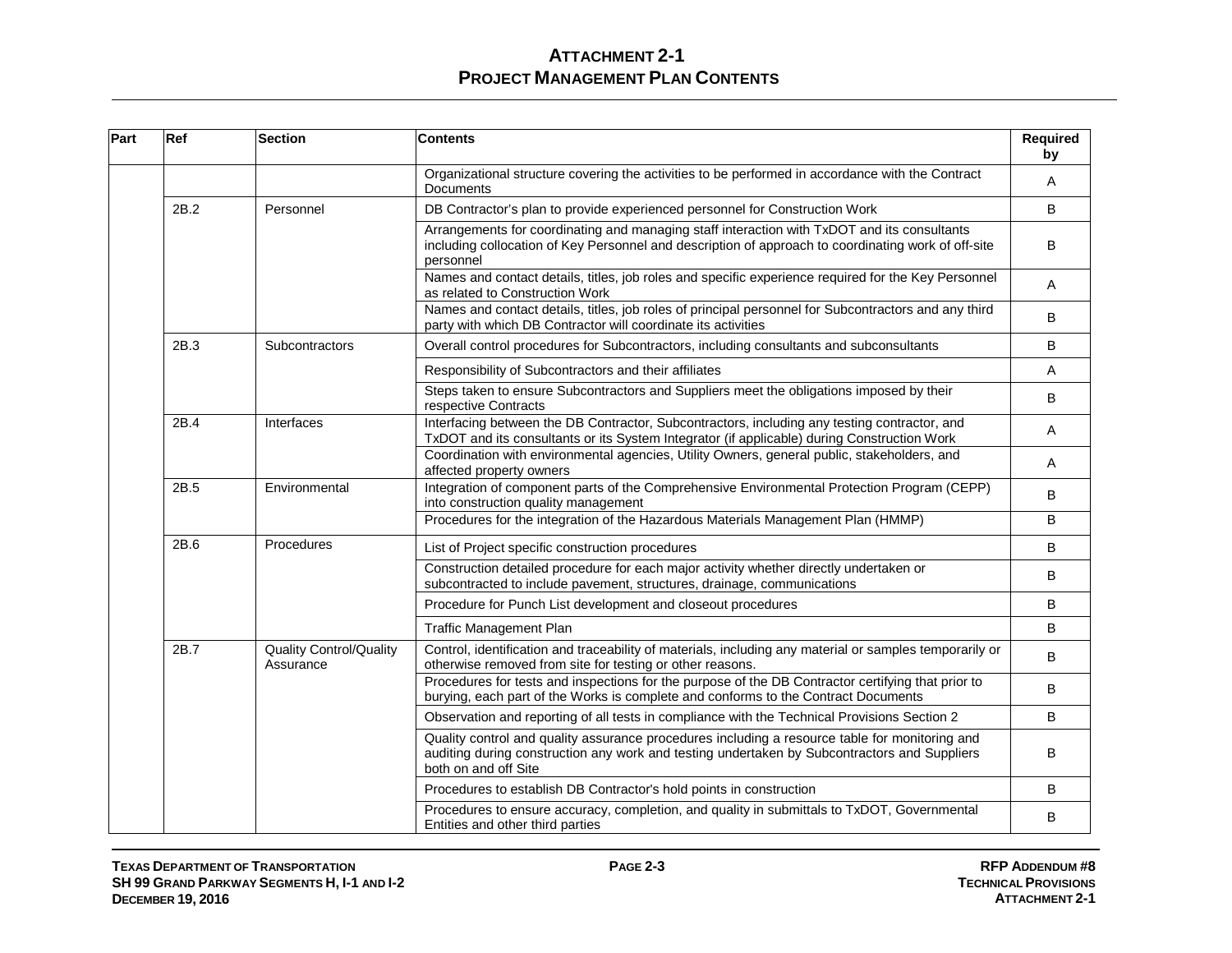| Part | Ref  | <b>Section</b>                          | <b>Contents</b>                                                                                                                                                                                                 | Required<br>by |
|------|------|-----------------------------------------|-----------------------------------------------------------------------------------------------------------------------------------------------------------------------------------------------------------------|----------------|
|      |      |                                         | Procedures to establish and encourage continuous improvement                                                                                                                                                    | Α              |
|      | 2B.8 | Audit                                   | Inspection and test plans that identify the proforma and/or databases to be used for recording the<br>inspection and test results                                                                               | B              |
|      |      |                                         | Examinations and audit of Construction Work, review of examination and audit, issue of<br>certificates                                                                                                          | B              |
|      |      |                                         | Name of DB Contractor's representative with defined authority for establishing, maintaining,<br>auditing and reporting on the PMP                                                                               | A              |
|      |      |                                         | Name, title, roles and responsibilities of supporting quality management staff reporting to the<br>person with defined authority.                                                                               | B              |
|      | 2B.9 | Document Management                     | The manner in which records will be maintained in compliance with the Technical Provisions,<br>including any specific systems DB Contractor will use                                                            | B              |
|      |      |                                         | Document management procedures in compliance with the Technical Provisions Section 2                                                                                                                            | A              |
|      |      | 2C. Maintenance Quality Management Plan |                                                                                                                                                                                                                 |                |
|      | 2C.1 | Organization                            | DB Contractor's main contractual arrangements                                                                                                                                                                   | Α              |
|      |      |                                         | Organizational structure covering the activities to be performed in accordance with the Contract<br>Documents                                                                                                   | A              |
|      | 2C.2 | Personnel                               | DB Contractor's plan to provide experienced personnel for the maintenance of the Project                                                                                                                        | B              |
|      |      |                                         | Arrangements for coordinating and managing staff interaction with TxDOT and its consultants<br>including collocation of Key Personnel and description of approach to coordinating work of off-site<br>personnel | B              |
|      |      |                                         | Names and contact details, titles, job roles and specific experience required for the Key Personnel<br>as related to maintenance activities                                                                     | Α              |
|      |      |                                         | Names and contact details, titles, job roles of principal personnel for Subcontractors and any third<br>party with which DB Contractor will coordinate its activities                                           | B              |
|      | 2C.3 | Subcontractors                          | Overall control procedures for Subcontractors, including consultants and subconsultants                                                                                                                         | B              |
|      |      |                                         | Responsibility of Subcontractors and their affiliates                                                                                                                                                           | A              |
|      |      |                                         | Steps taken to ensure Subcontractors and Suppliers meet the obligations imposed by their<br>respective Contracts                                                                                                | B              |
|      | 2C.4 | Interfaces                              | Interfacing between the DB Contractor, Subcontractors and TxDOT and its consultants or its<br>System Integrator (if applicable) during the Term                                                                 | A              |
|      |      |                                         | Coordination with environmental agencies, Utility Owners, general public, stakeholders, and<br>affected property owners                                                                                         | B              |
|      |      |                                         | Procedures to minimize the impact of the Project's operations on neighboring facilities                                                                                                                         | Α              |
|      |      |                                         | Procedures to ensure enforcement (permitting) of overloaded/oversized vehicles                                                                                                                                  | A              |
|      | 2C.5 | Environmental                           | Coordination of the interface between environmental requirements and the operation and<br>maintenance of the Project                                                                                            | Α              |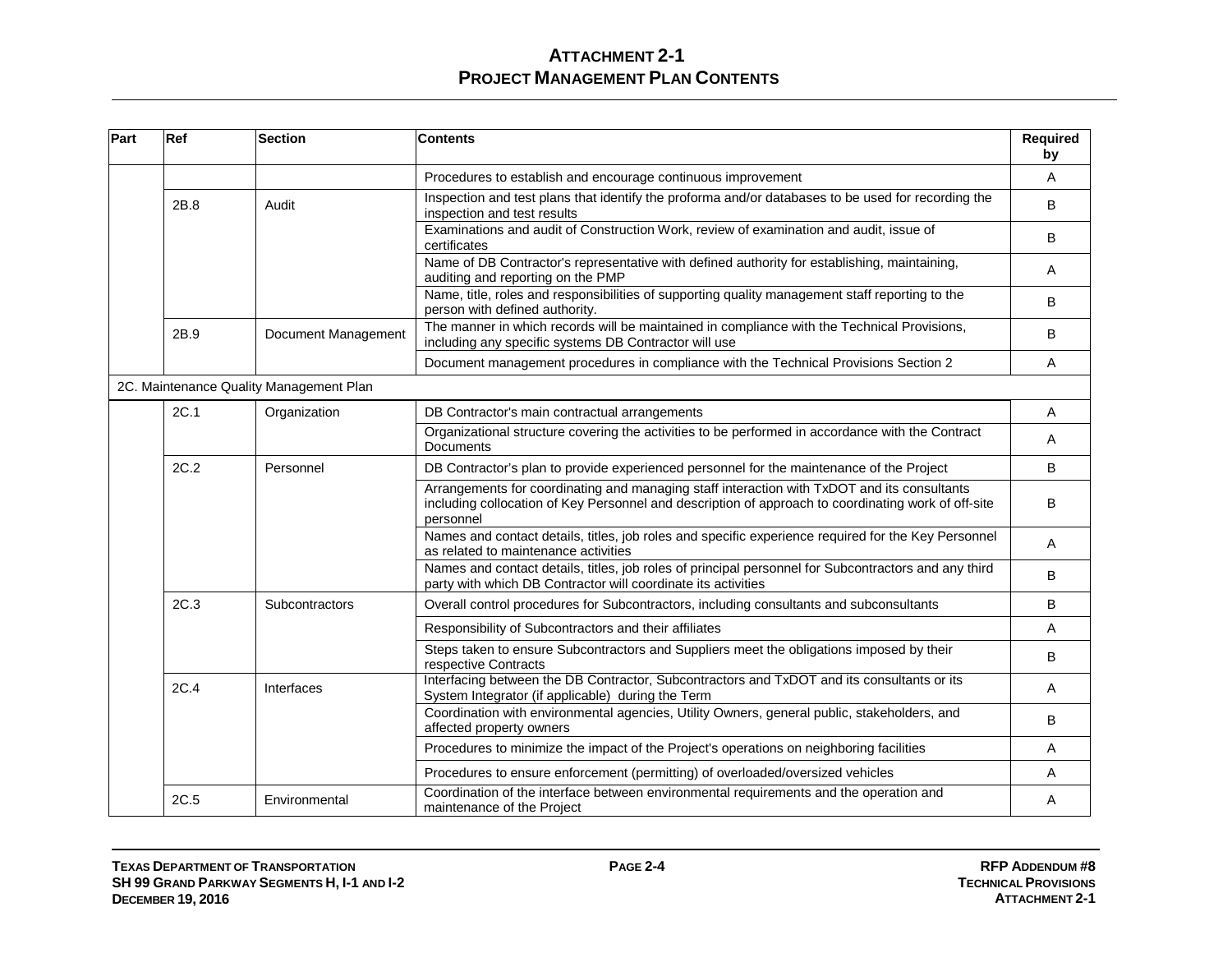| Part | <b>Ref</b> | <b>Section</b>                                           | <b>Contents</b>                                                                                                                                                                                                  | Required<br>by |
|------|------------|----------------------------------------------------------|------------------------------------------------------------------------------------------------------------------------------------------------------------------------------------------------------------------|----------------|
|      |            |                                                          | Procedures to implement Storm Water Pollution Prevention Plans (SW3P)                                                                                                                                            | Α              |
|      |            |                                                          | Procedures for the Spill Prevention and Countermeasures Plan (SPCP) and the Hazardous<br>Materials Management Plan (HMMP)                                                                                        | B              |
|      | 2C.6       | Procedures                                               | Procedures for managing records of inspection and maintenance activities                                                                                                                                         | Α              |
|      |            |                                                          | <b>Traffic Management Plan</b>                                                                                                                                                                                   | Α              |
|      | 2C.7       | <b>Quality Control/Quality</b><br>Assurance              |                                                                                                                                                                                                                  |                |
|      |            |                                                          | Observation and reporting of all tests in compliance with the Technical Provisions Section 2                                                                                                                     | A              |
|      |            |                                                          | Integration of component parts of the Comprehensive Environmental Protection Program (CEPP)<br>into maintenance quality management                                                                               | B              |
|      |            |                                                          | Quality control procedures including a resource table for monitoring and auditing all maintenance<br>activities                                                                                                  | Α              |
|      |            |                                                          | Procedures to ensure accuracy, completion, and quality in submittals to TxDOT, Governmental<br>Entities and other third parties                                                                                  | Α              |
|      |            |                                                          | Procedures to establish and encourage continuous improvement                                                                                                                                                     | A              |
|      | 2C.8       | Audit                                                    | Examinations and audit of maintenance activities, review of examination and audit, issue of<br>certificates of compliance                                                                                        | Α              |
|      |            |                                                          | Name of DB Contractor's representative with defined authority for establishing, maintaining,<br>auditing and reporting on the PMP                                                                                | Α              |
|      |            |                                                          | Name, title, roles and responsibilities of supporting quality management staff reporting to the<br>person with defined authority                                                                                 | Α              |
|      | 2C.9       | Document Management                                      | The manner in which records will be maintained in compliance with the Technical Provisions,<br>including any specific systems DB Contractor will use                                                             | A              |
|      |            |                                                          | Document management procedures in compliance with the Technical Provisions Section 2                                                                                                                             | Α              |
|      |            | 3. Comprehensive Environmental Protection Program (CEPP) |                                                                                                                                                                                                                  |                |
|      | 3.1        | Organization                                             | DB Contractor's main contractual arrangements                                                                                                                                                                    | Α              |
|      |            |                                                          | Organizational structure covering the activities to be performed in accordance with the Contract<br><b>Documents</b>                                                                                             | Α              |
|      | 3.2        | Personnel                                                | DB Contractor's plan to provide experienced personnel for the Environmental Team                                                                                                                                 | Α              |
|      |            |                                                          | Arrangements for coordinating and managing staff interaction with TxDOT and its consultants,<br>including collocation of Key Personnel and description of approach to coordinating work of off-site<br>personnel | Α              |
|      |            |                                                          | Names and contact details, titles, job roles and specific experience required for Key Personnel and<br>for other environmental personnel                                                                         | Α              |
|      |            |                                                          | Implement Environmental Protection Training Plan (EPTP) for all DB Contractor employees in<br>accordance with the Technical Provisions Section 4                                                                 | B              |
|      | 3.3        | Subcontractors                                           | Overall control procedures for Subcontractors, including consultants and subconsultants.                                                                                                                         | Α              |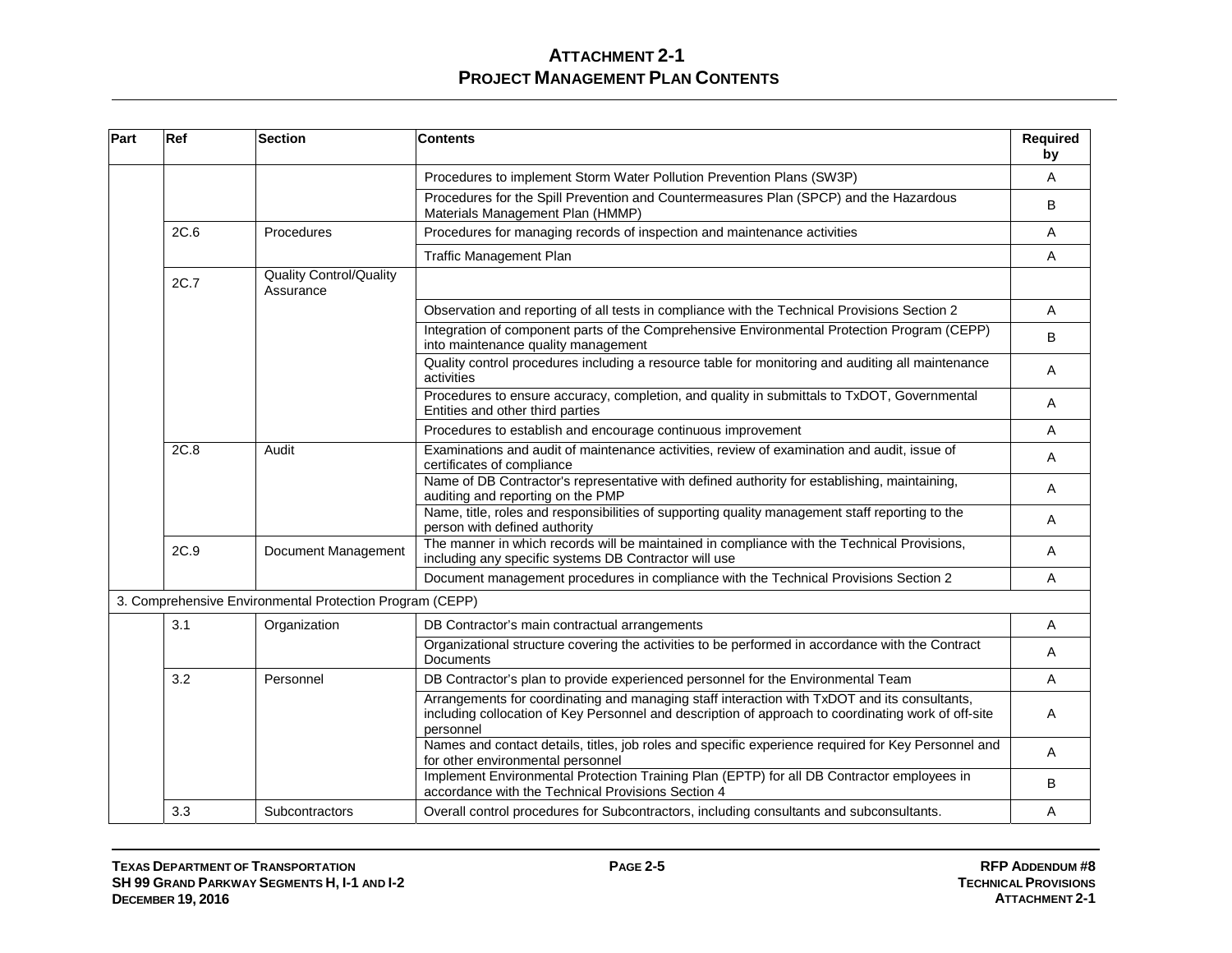| Part | Ref                                           | <b>Section</b>                                | <b>Contents</b>                                                                                                                                                                                                 | Required<br>by |  |
|------|-----------------------------------------------|-----------------------------------------------|-----------------------------------------------------------------------------------------------------------------------------------------------------------------------------------------------------------------|----------------|--|
|      |                                               |                                               | Responsibility of Subcontractors and their affiliates                                                                                                                                                           | A              |  |
|      |                                               |                                               | Implement Environmental Protection Training Plan (EPTP) for employees of Subcontractors in<br>accordance with the Technical Provisions Section 4                                                                | B              |  |
|      | 3.4                                           | Environmental                                 | Establishment of the component parts of the Environmental Compliance and<br>Mitigation Plan (ECMP) in accordance with the Technical Provisions Section 4                                                        | B              |  |
|      |                                               |                                               | Procedures to verify compliance with environmental commitments                                                                                                                                                  | B              |  |
|      | 3.5                                           | <b>Quality Control / Quality</b><br>Assurance | Procedures to ensure accuracy, completion, and quality in submittals to TxDOT, Governmental<br>Entities and other third parties                                                                                 | Α              |  |
|      |                                               |                                               | Procedures to establish and encourage continuous improvement                                                                                                                                                    | Α              |  |
|      | 3.6                                           | Audit                                         | Name, title, roles and responsibilities of supporting quality management staff reporting to the<br>person with defined authority                                                                                | Α              |  |
|      | 3.7                                           | Document Management                           | The manner in which records will be maintained in compliance with the Technical Provisions,<br>including any specific systems DB Contractor will use                                                            | Α              |  |
|      |                                               |                                               | Identify environmental documentation and reporting requirements, including environmental<br>permits, issues, and commitments                                                                                    | B              |  |
|      | 4. Public Information and Communications Plan |                                               |                                                                                                                                                                                                                 |                |  |
|      | 4.1                                           | Organization                                  | DB Contractor's main contractual arrangements                                                                                                                                                                   | A              |  |
|      |                                               |                                               | Organizational structure covering the activities to be performed in accordance with the Contract<br>Documents.                                                                                                  | A              |  |
|      | 4.2                                           | Personnel                                     | DB Contractor's plan to provide experienced personnel to perform Work in accordance with the<br><b>Technical Provisions Section 3</b>                                                                           | A              |  |
|      |                                               |                                               | Arrangements for coordinating and managing staff interaction with TxDOT and its consultants,<br>including colocation of Key Personnel and description of approach to coordinating work of off-site<br>personnel | Α              |  |
|      |                                               |                                               | Names and contact details, titles, job roles and specific experience required for Key Personnel and<br>for other principal personnel                                                                            | Α              |  |
|      |                                               |                                               | Names and contact details, titles, job roles of principal personnel for Subcontractors and any third<br>party with which DB Contractor will coordinate his activities                                           | Α              |  |
|      | 4.3                                           | Subcontractors                                | Overall control procedures for Subcontractors, including consultants and subconsultants                                                                                                                         | Α              |  |
|      |                                               |                                               | Responsibility of Subcontractors and their affiliates                                                                                                                                                           | A              |  |
|      |                                               |                                               | Steps taken to ensure Subcontractors and Suppliers meet the obligations imposed by their<br>respective Contracts                                                                                                | Α              |  |
|      | 4.4                                           | Interfaces                                    | Procedures for liaison with the public, the media and other Customer Groups in accordance with<br>the Technical Provisions Section 3 and the press media policy of TxDOT                                        | A              |  |
|      |                                               |                                               | Procedures to coordinate with Project Stakeholders such as Governmental Entities and other<br><b>Customer Groups</b>                                                                                            | Α              |  |
|      | 4.5                                           | Procedures                                    | Procedures describing how the principal activities will be performed                                                                                                                                            | A              |  |
|      | 4.6                                           | <b>Quality Control/Quality</b><br>Assurance   | Quality control procedures including a resource table for monitoring and auditing all public<br>information and communication services                                                                          | Α              |  |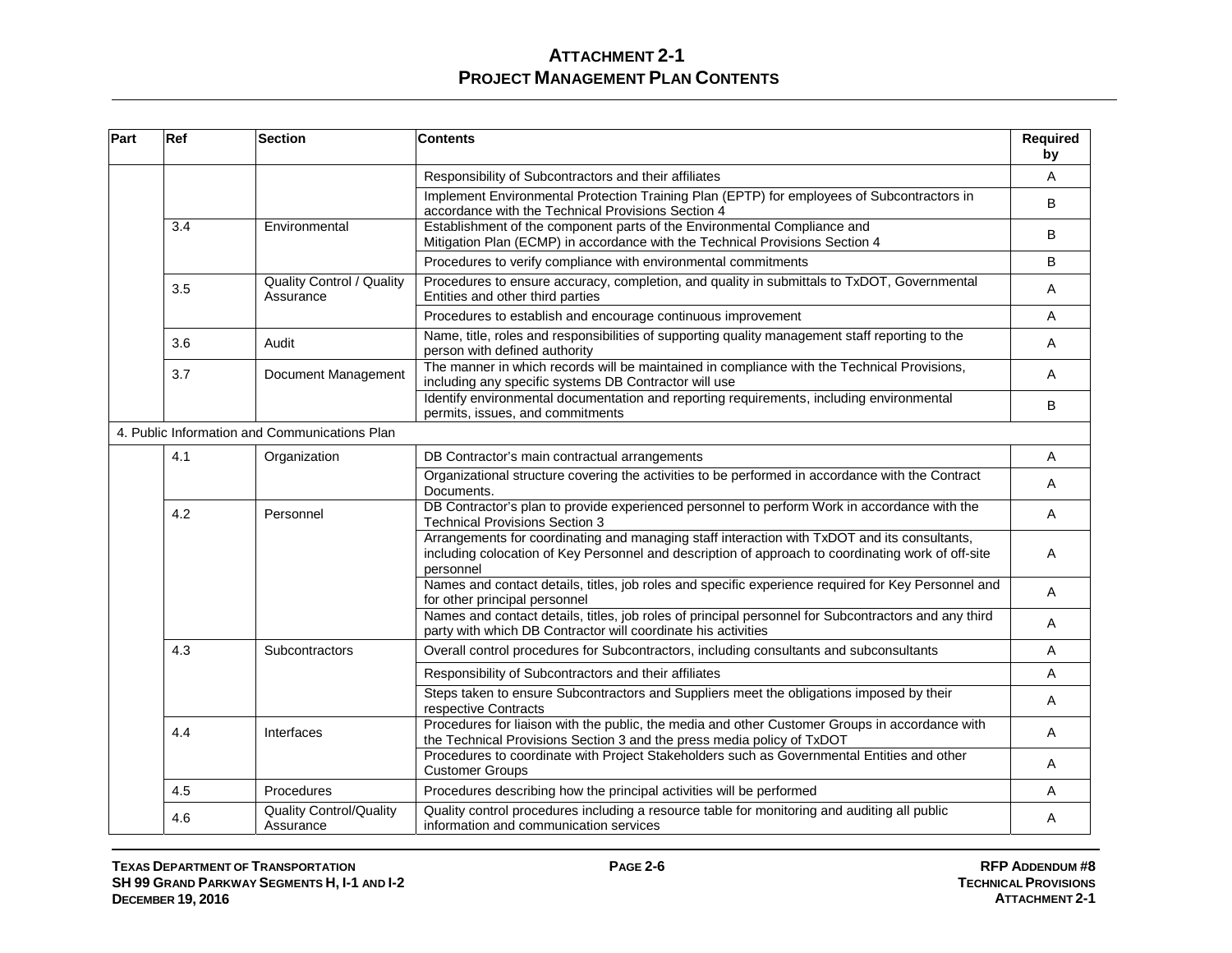| Part | Ref                       | <b>Section</b>                               | <b>Contents</b>                                                                                                                                                                                                                                                                             | Required<br>by |
|------|---------------------------|----------------------------------------------|---------------------------------------------------------------------------------------------------------------------------------------------------------------------------------------------------------------------------------------------------------------------------------------------|----------------|
|      |                           |                                              | Procedures to ensure accuracy, completion, and quality in submittals to TxDOT, Governmental<br><b>Entities and Customer Groups</b>                                                                                                                                                          | Α              |
|      |                           |                                              | Procedures to establish and encourage continuous improvement                                                                                                                                                                                                                                | A              |
|      | 4.7                       | Audit                                        | Name of DB Contractor's representative with defined authority for establishing, maintaining,<br>auditing and reporting on PMP                                                                                                                                                               | A              |
|      |                           |                                              | Name, title, roles and responsibilities of supporting quality management staff reporting to the<br>person with defined authority                                                                                                                                                            | A              |
|      | 4.8                       | Document Management                          | The manner in which records will be maintained in compliance with the Technical Provisions,<br>including any specific systems DB Contractor will use                                                                                                                                        | A              |
|      |                           |                                              | Document management procedures in compliance with the Technical Provisions Section 2                                                                                                                                                                                                        | A              |
|      | 5. Safety and Health Plan |                                              |                                                                                                                                                                                                                                                                                             |                |
|      | 5.1                       |                                              | Policies, plans, training programs, Work Site controls, and Incident response plans to ensure the<br>health and safety of personnel involved in the Project and the general public affected by the<br>Project                                                                               | A1             |
|      | 5.2                       |                                              | Procedures for notifying TxDOT of Incidents arising out of or in connection with the performance of<br>the Work                                                                                                                                                                             | A <sub>1</sub> |
|      |                           | 6. TxDOT - DB Contractor Communications Plan |                                                                                                                                                                                                                                                                                             |                |
|      | 6.1                       |                                              | The manner in which the DB Contractor's organization will respond to unexpected requests for<br>information, communicate changes or revisions to necessary DB Contractor personnel and notify<br>the affected stakeholders before and after the changes are made to the Contract Documents. | A              |
|      | 6.2                       |                                              | Processes and procedures for communication of Project information between the DB Contractor's<br>organization and TxDOT                                                                                                                                                                     | A              |
|      | 7. ROW Acquisition Plan   |                                              |                                                                                                                                                                                                                                                                                             |                |
|      | 7.1                       | Organization                                 | DB Contractor's main contractual arrangements                                                                                                                                                                                                                                               | A              |
|      |                           |                                              | Organizational structure covering the activities to be performed in accordance with the Contract<br><b>Documents</b>                                                                                                                                                                        | A              |
|      | 7.2                       | Personnel                                    | DB Contractor's plan to provide experienced personnel to perform Work in accordance with the<br><b>Technical Provisions Section 7</b>                                                                                                                                                       | A              |
|      |                           |                                              | Arrangements for coordinating and managing staff interaction with TxDOT and its consultants,<br>including collocation of Key Personnel and description of approach to coordinating work of off-site<br>personnel                                                                            | A              |
|      |                           |                                              | Names and contact details, titles, job roles and specific experience required for the Key Personnel<br>as related to ROW acquisition and Utility Adjustment activities.                                                                                                                     | Α              |
|      |                           |                                              | Names and contact details, titles, job roles of principal personnel for Subcontractors and any third<br>party with which DB Contractor will coordinate activities                                                                                                                           | Α              |
|      | 7.3                       | Subcontractors                               | Overall control procedures for Subcontractors, including consultants and subconsultants                                                                                                                                                                                                     | A              |
|      |                           |                                              | Responsibility of Subcontractors and their affiliates                                                                                                                                                                                                                                       | A              |
|      |                           |                                              | Steps taken to ensure Subcontractors and Suppliers meet the obligations imposed by their<br>respective Contracts                                                                                                                                                                            | Α              |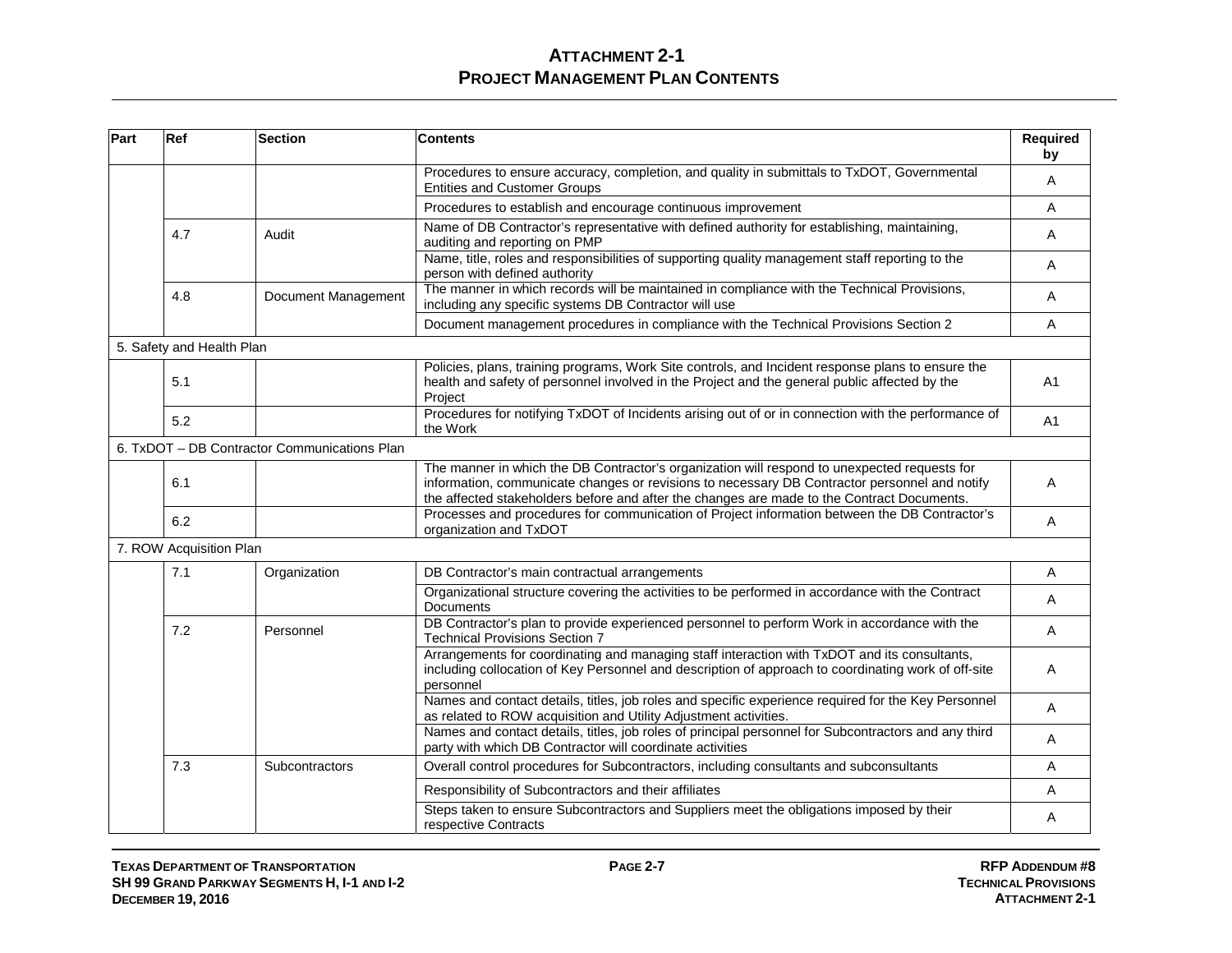| Part | Ref                     | Section                                     | <b>Contents</b>                                                                                                                                                                                                                                        | Required<br>by |
|------|-------------------------|---------------------------------------------|--------------------------------------------------------------------------------------------------------------------------------------------------------------------------------------------------------------------------------------------------------|----------------|
|      | 7.4                     | Interfaces                                  | Interfacing between the DB Contractor, Subcontractors and the Independent Engineer during<br>Project ROW acquisition, including the interfaces between Project ROW acquisition, Project<br>design, and quality review processes                        | Α              |
|      |                         |                                             | <b>Coordination with Utility Owners</b>                                                                                                                                                                                                                | Α              |
|      |                         |                                             | Procedures for establishing Utility Adjustment Concept Plans and Utility Adjustment Plans                                                                                                                                                              | B              |
|      | 7.5                     | Relocation                                  | Relocation Plan (Right of Way)                                                                                                                                                                                                                         | B              |
|      | 7.6                     | Environmental                               | Control of the interface between environmental requirements (including Hazardous Materials and<br>demolition) and Project ROW acquisition activities                                                                                                   | Α              |
|      |                         |                                             | Applicable procedures for the Hazardous Materials Management Plan (HMMP) in accordance with<br>the Technical Provisions Section 4                                                                                                                      | B              |
|      |                         |                                             | Applicable procedures to implement the Stormwater Pollution Prevention Plan, recycling program<br>and waste management in accordance with the Technical Provisions Section 4                                                                           | Α              |
|      |                         |                                             | Integration of component parts of the Comprehensive Environmental Protection<br>Program (CEPP) into ROW acquisition management                                                                                                                         | B              |
|      | 7.7                     | Schedule                                    | Logic linked ROW acquisition activities on a parcel-by-parcel basis as part of the Project Baseline<br>Schedule, including adequate time periods for TxDOT review and condemnation activities in<br>accordance with the Technical Provisions Section 7 | Α              |
|      | 7.8                     | Procedures                                  | Procedures describing how the principal activities will be performed during the Project ROW<br>acquisition, whether directly undertaken or subcontracted                                                                                               | Α              |
|      | 7.9                     | <b>Quality Control/Quality</b><br>Assurance | Procedures to ensure accuracy, completion, and quality in submittals to TxDOT and Governmental<br>Entities                                                                                                                                             | A              |
|      |                         |                                             | Procedures to establish and encourage continuous improvement                                                                                                                                                                                           | A              |
|      |                         |                                             | Quality control procedures and quality review standards for Project ROW acquisition in accordance<br>with the Technical Provisions Section 7                                                                                                           | A              |
|      | 7.10                    | Audit                                       | Name, title, roles and responsibilities of supporting quality management staff reporting to the<br>person with defined authority                                                                                                                       | A              |
|      | 7.11                    | Document Management                         | The manner in which records will be maintained in compliance with the Technical Provisions,<br>including any specific systems DB Contractor will use                                                                                                   | Α              |
|      |                         |                                             | Document management procedures in compliance with the Technical Provisions Section 2                                                                                                                                                                   | Α              |
|      | 8. Risk Management Plan |                                             |                                                                                                                                                                                                                                                        |                |
|      | 8.1                     |                                             | Procedures for identifying, assessing, analyzing, controlling and managing project risks to meet its<br>obligations under the Agreement                                                                                                                | Α              |
|      |                         | 9. Maintenance Management Plan              |                                                                                                                                                                                                                                                        |                |
|      | 9.1                     | Procedures                                  | Procedures describing how the principal activities will be performed during the Work including<br>general maintenance and operations obligations                                                                                                       | Α              |
|      |                         |                                             | Procedures setting out Developer's response to maintenance issues such as mitigation of hazards,<br>and defects that require prompt attention or are a safety concern                                                                                  | A              |
|      | 9.2                     | <b>Performance Standards</b>                | Procedures to be followed by Developer pursuant to the Technical Provisions to comply with all<br>applicable maintenance requirements for the Term                                                                                                     | Α              |